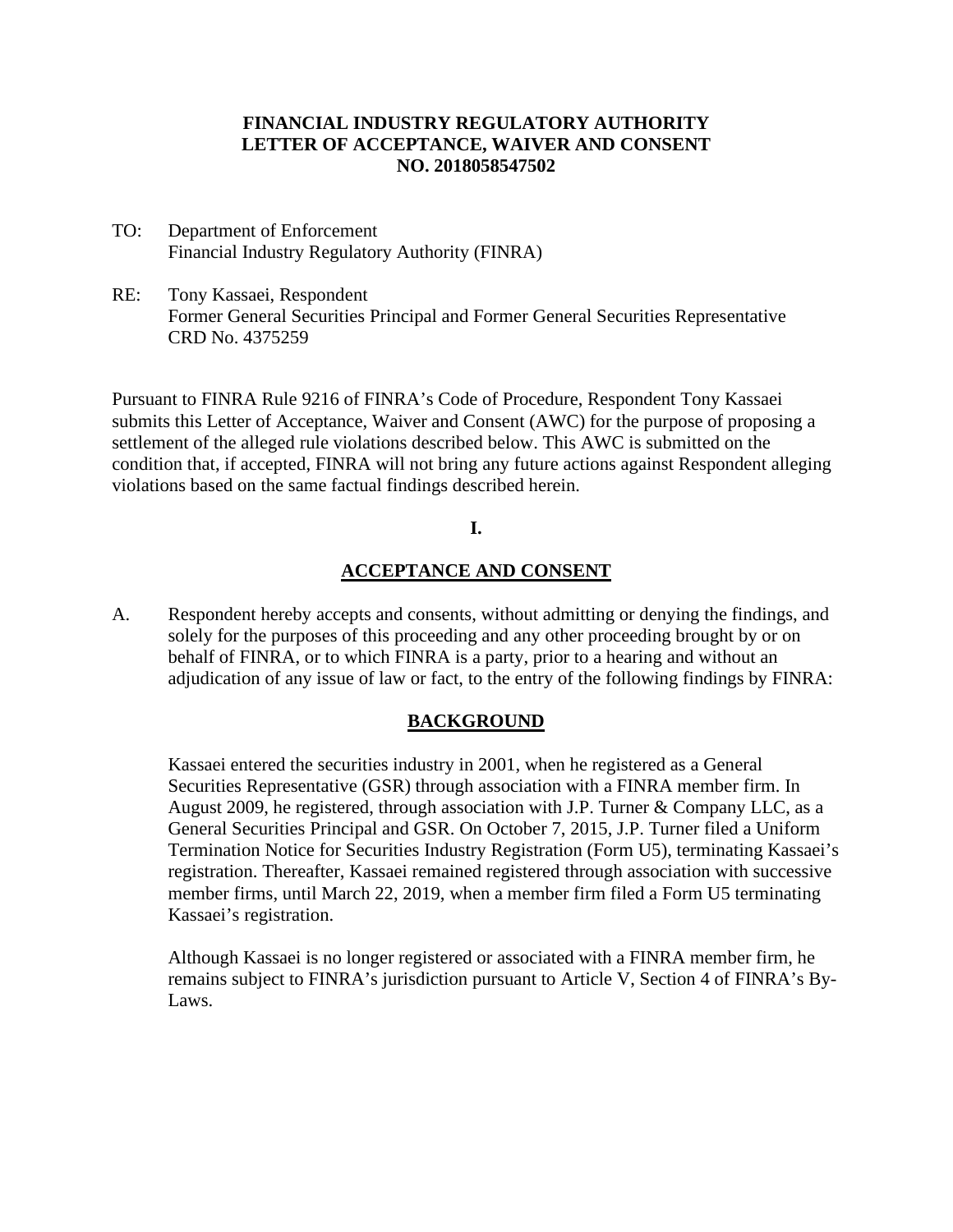### **RELEVANT DISCIPLINARY HISTORY**

Respondent does not have any disciplinary history with the Securities and Exchange Commission, any state securities regulators, FINRA, or any other self-regulatory organization.

## **OVERVIEW**

Between approximately October 2009 and April 2014, Kassaei participated in undisclosed and unapproved private securities transactions through which 11 individuals invested at least \$2.6 million in real-estate businesses owned by Francisco Esparza. Kassaei's conduct violated NASD Rule 3040 and FINRA Rule 2010.

Kassaei also violated FINRA Rules 8210 and 2010 by failing substantially to comply with requests for his testimony, documents, and information pursuant to FINRA Rule 8210.

# **FACTS AND VIOLATIVE CONDUCT**

# **Kassaei violated NASD Rule 3040 and FINRA Rule 2010 by Participating in Undisclosed and Unapproved Private Securities Transactions.**

NASD Rule 3040 prohibits associated persons from participating "in any manner" in private securities transactions outside the regular course or scope of their employment unless they first provide written notice to the member firm with which they are associated. The written notice must describe in detail the proposed transaction, the person's proposed role in the transaction, and whether the person has received or may receive selling compensation in connection with the transaction. Associated persons who violate NASD Rule 3040 also violate FINRA Rule 2010, which requires associated persons to observe high standards of commercial honor and just and equitable principles of trade.

From approximately October 2009 to April 2014, while associated with J.P. Turner, Kassaei participated in at least 11 investors' securities transactions with Esparza, who had worked with Kassaei at J.P. Turner until January 2010. The securities transactions totaled at least \$2.6 million. The 11 investors, nearly all of whom were J.P. Turner customers, bought securities in the form of promissory notes issued by entities under Esparza's control. J.P. Turner had not approved Kassaei's participation in these security sales, they were not recorded on J.P Turner's books and records, and Kassaei acted outside the regular course and scope of his employment with J.P. Turner when participating in the securities transactions.

Subsequently, in September 2017, Esparza pled guilty to wire fraud, admitting that, between 2009 and 2016, he had engaged in a real-estate Ponzi scheme that caused approximately \$12 million in investor losses. The 11 individuals in whose investments Kassaei participated lost at least \$1.3 million on investments with Esparza. One of these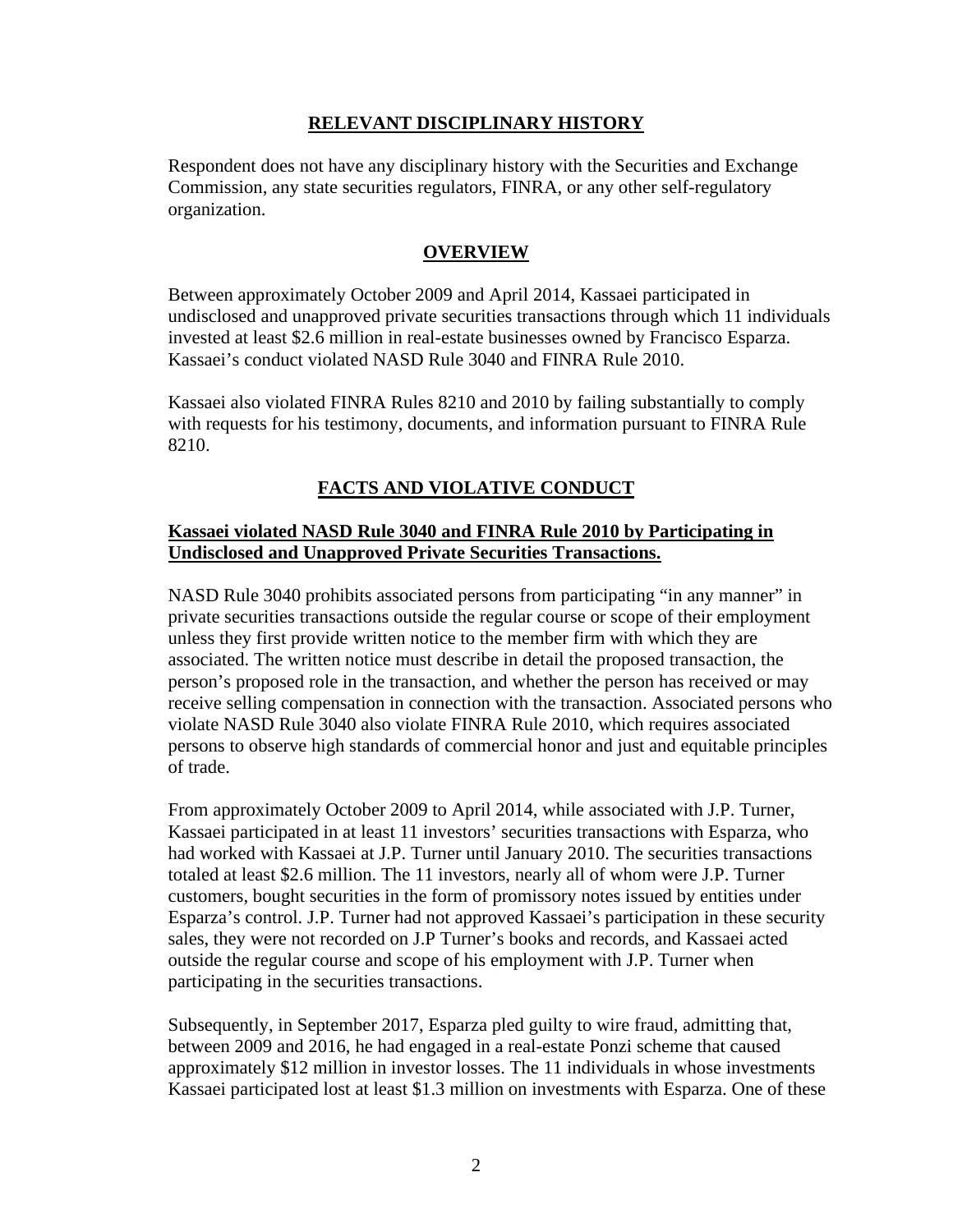investors, MC, was an elderly woman who lost over half of her life savings. In July 2018, the United States District Court for the Central District of California sentenced Esparza to 78 months in prison.

Kassaei participated in the investments in multiple ways. He solicited individuals to make the investments with Esparza. Kassaei further helped facilitate the investments through various actions, such as helping investors establish accounts at self-directed IRA firms to hold the investments; helping transfer investor funds for the promissory notes; directing Esparza and his subordinate to prepare promissory notes to document investments; and obtaining investors' signatures on documents related to the investments.

Esparza compensated Kassaei for soliciting and facilitating these private securities transactions. Esparza paid Kassaei substantial sums, including at least \$125,000 while Kassaei facilitated securities transactions between Esparza and the 11 individuals described above.

Kassaei never provided prior written or oral notice to J.P. Turner describing the proposed transaction, his role in the transaction, and whether he had received or may receive selling compensation in connection with the transaction. To the contrary, in response to a specific inquiry by the firm, Kassaei falsely represented that he had not participated in a customer's private securities transactions totaling \$500,000. Kassaei also did not obtain any approval from J.P. Turner to participate in the transactions.

By virtue of the foregoing, Kassaei violated NASD Rule 3040 and FINRA Rule 2010.

# **Kassaei Violated FINRA Rules 8210 and 2010 by Refusing Substantially to Comply with Rule 8210 Requests for Testimony, Documents, and Information.**

FINRA Rule  $8210(a)(1)$  states in relevant part that FINRA has the right to "require a . . . person associated with a member, or any other person subject to FINRA's jurisdiction to provide information orally, in writing, or electronically . . . and to testify at a location specified by FINRA staff, . . . with respect to any matter involved in the investigation.<sup>[1]</sup> FINRA Rule  $8210(c)$  provides that "[n]o member or person shall fail to provide information or testimony or to permit an inspection and copying of books, records, or accounts pursuant to this Rule." A violation of FINRA Rule 8210 also violates FINRA Rule 2010.

In 2018, FINRA staff opened an investigation of Kassaei's involvement in Esparza's scheme and sent Kassaei multiple requests for documents and information pursuant to FINRA Rule 8210. On July 8, 2020, staff sent a request to Kassaei pursuant to FINRA Rule 8210 for on-the-record testimony. While Kassaei initially appeared for testimony, he ultimately refused to answer the staff's questions, left the testimony, and did not reappear to finish answering the staff's questions.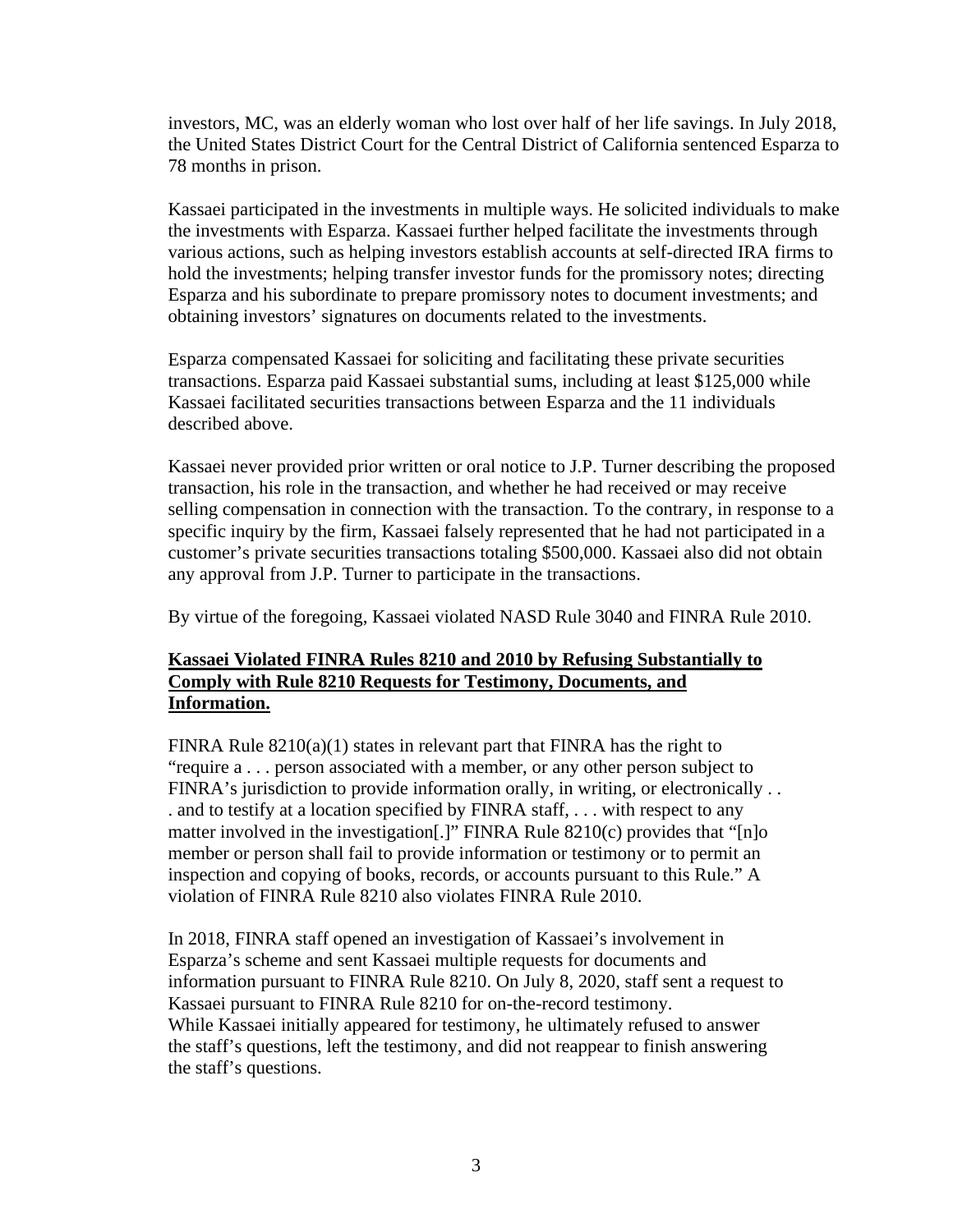On July 29, 2020, moreover, FINRA staff requested under FINRA Rule 8210 that Kassaei produce emails from an email account that he had used to facilitate private securities transactions with Esparza. Kassaei initially granted staff access to the account to obtain the requested emails. But Kassaei then terminated staff's access to the account before staff had obtained the requested emails and deleted emails in the account.

On August 3, 2020, FINRA staff sent a further request to Kassaei for documents and information pursuant to FINRA Rule 8210, including the emails staff had requested on July 29, 2020. As stated during counsel's phone call with FINRA staff on August 13, 2020, and by this agreement, Kassaei acknowledges that he received FINRA's request, will not produce all of the information or documents requested, and will not cooperate further with FINRA's investigation.

Kassaei therefore did not substantially comply with staff's FINRA Rule 8210 requests. By refusing to provide on-the-record testimony and refusing to produce the information and documents as requested pursuant to FINRA Rule 8210, Kassaei has violated FINRA Rules 8210 and 2010.

- B. Respondent also consents to the imposition of the following sanctions:
	- A bar from association with any FINRA member in any capacity.

Respondent understands that if he is barred or suspended from associating with any FINRA member, he becomes subject to a statutory disqualification as that term is defined in Article III, Section 4 of FINRA's By-Laws, incorporating Section 3(a)(39) of the Securities Exchange Act of 1934. Accordingly, he may not be associated with any FINRA member in any capacity, including clerical or ministerial functions, during the period of the bar or suspension. *See* FINRA Rules 8310 and 8311.

The sanctions imposed herein shall be effective on a date set by FINRA staff. A bar or expulsion shall become effective upon approval or acceptance of this AWC.

### **II.**

### **WAIVER OF PROCEDURAL RIGHTS**

Respondent specifically and voluntarily waives the following rights granted under FINRA's Code of Procedure:

- A. To have a Complaint issued specifying the allegations against him;
- B. To be notified of the Complaint and have the opportunity to answer the allegations in writing;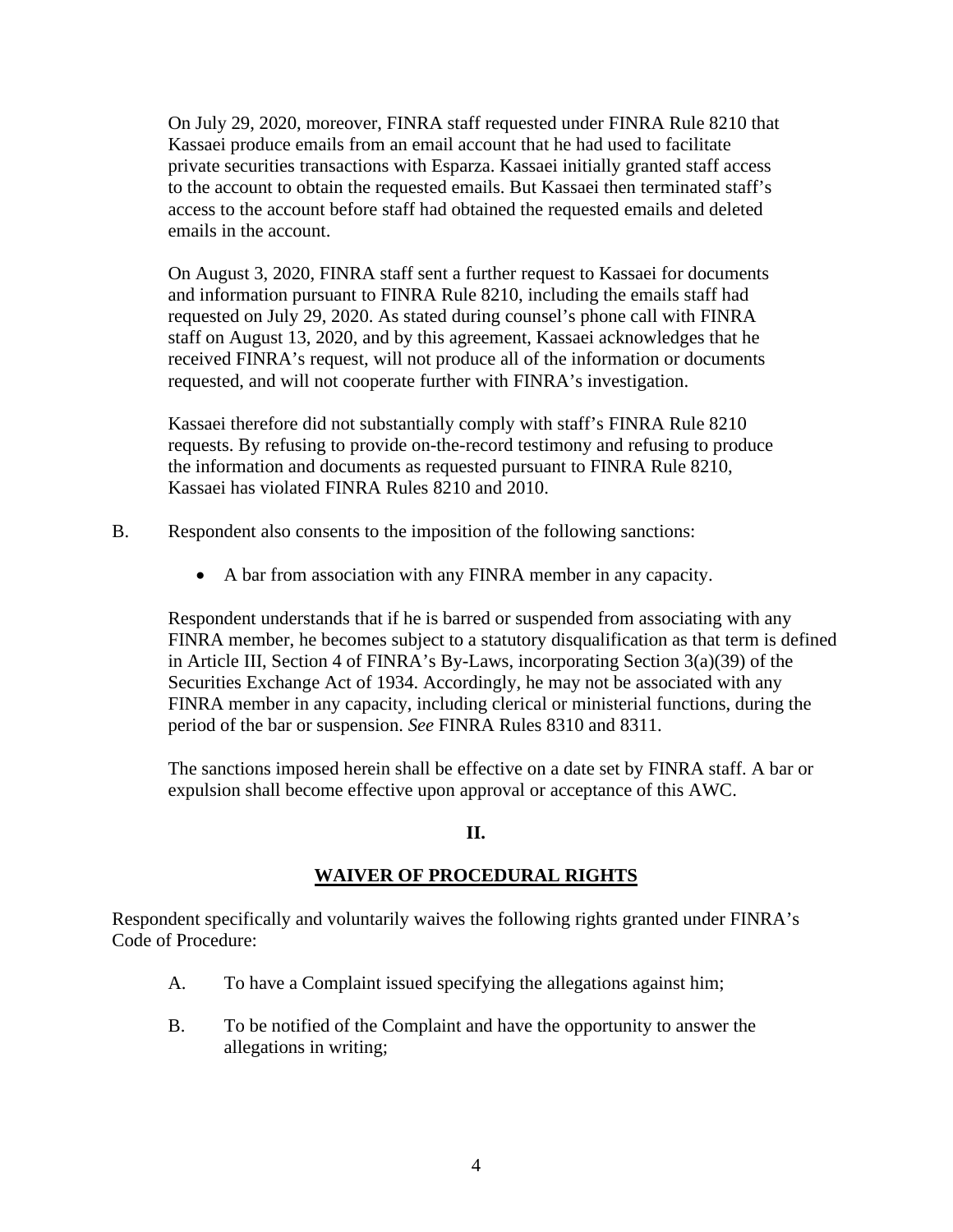- C. To defend against the allegations in a disciplinary hearing before a hearing panel, to have a written record of the hearing made and to have a written decision issued; and
- D. To appeal any such decision to the National Adjudicatory Council (NAC) and then to the U.S. Securities and Exchange Commission and a U.S. Court of Appeals.

Further, Respondent specifically and voluntarily waives any right to claim bias or prejudgment of the Chief Legal Officer, the NAC, or any member of the NAC, in connection with such person's or body's participation in discussions regarding the terms and conditions of this AWC, or other consideration of this AWC, including acceptance or rejection of this AWC.

Respondent further specifically and voluntarily waives any right to claim that a person violated the ex parte prohibitions of FINRA Rule 9143 or the separation of functions prohibitions of FINRA Rule 9144, in connection with such person's or body's participation in discussions regarding the terms and conditions of this AWC, or other consideration of this AWC, including its acceptance or rejection.

## **III.**

# **OTHER MATTERS**

Respondent understands that:

- A. Submission of this AWC is voluntary and will not resolve this matter unless and until it has been reviewed and accepted by the NAC, a Review Subcommittee of the NAC, or the Office of Disciplinary Affairs (ODA), pursuant to FINRA Rule 9216;
- B. If this AWC is not accepted, its submission will not be used as evidence to prove any of the allegations against Respondent; and
- C. If accepted:
	- 1. this AWC will become part of Respondent's permanent disciplinary record and may be considered in any future action brought by FINRA or any other regulator against Respondent;
	- 2. this AWC will be made available through FINRA's public disclosure program in accordance with FINRA Rule 8313;
	- 3. FINRA may make a public announcement concerning this agreement and the subject matter thereof in accordance with FINRA Rule 8313; and
	- 4. Respondent may not take any action or make or permit to be made any public statement, including in regulatory filings or otherwise, denying,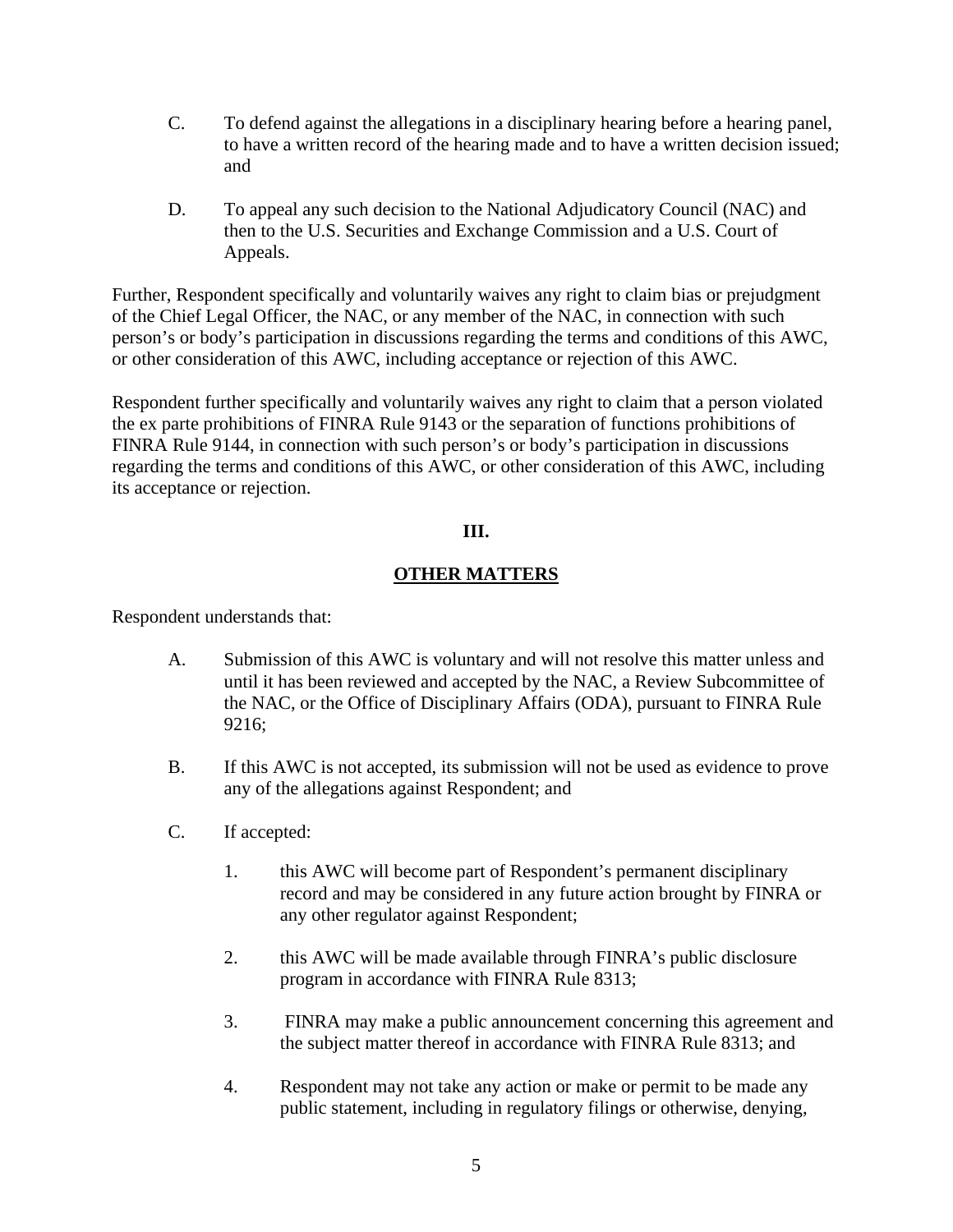directly or indirectly, any finding in this AWC or create the impression that the AWC is without factual basis. Respondent may not take any position in any proceeding brought by or on behalf of FINRA, or to which FINRA is a party, that is inconsistent with any part of this AWC. Nothing in this provision affects Respondent's: (i) testimonial obligations; or (ii) right to take legal or factual positions in litigation or other legal proceedings in which FINRA is not a party.

Respondent certifies that he has read and understands all of the provisions of this AWC and has been given a full opportunity to ask questions about it; Respondent has agreed to the AWC's provisions voluntarily; and no offer, threat, inducement, or promise of any kind, other than the terms set forth herein and the prospect of avoiding the issuance of a Complaint, has been made to induce him to submit this AWC.

September 9, 2020

Date Tony Kassaei Respondent

Reviewed by:

 $\rho$ 

Michael Farkas, Esq. 32 Court Street, Suite 408 Brooklyn, New York 11201 Counsel for Respondent